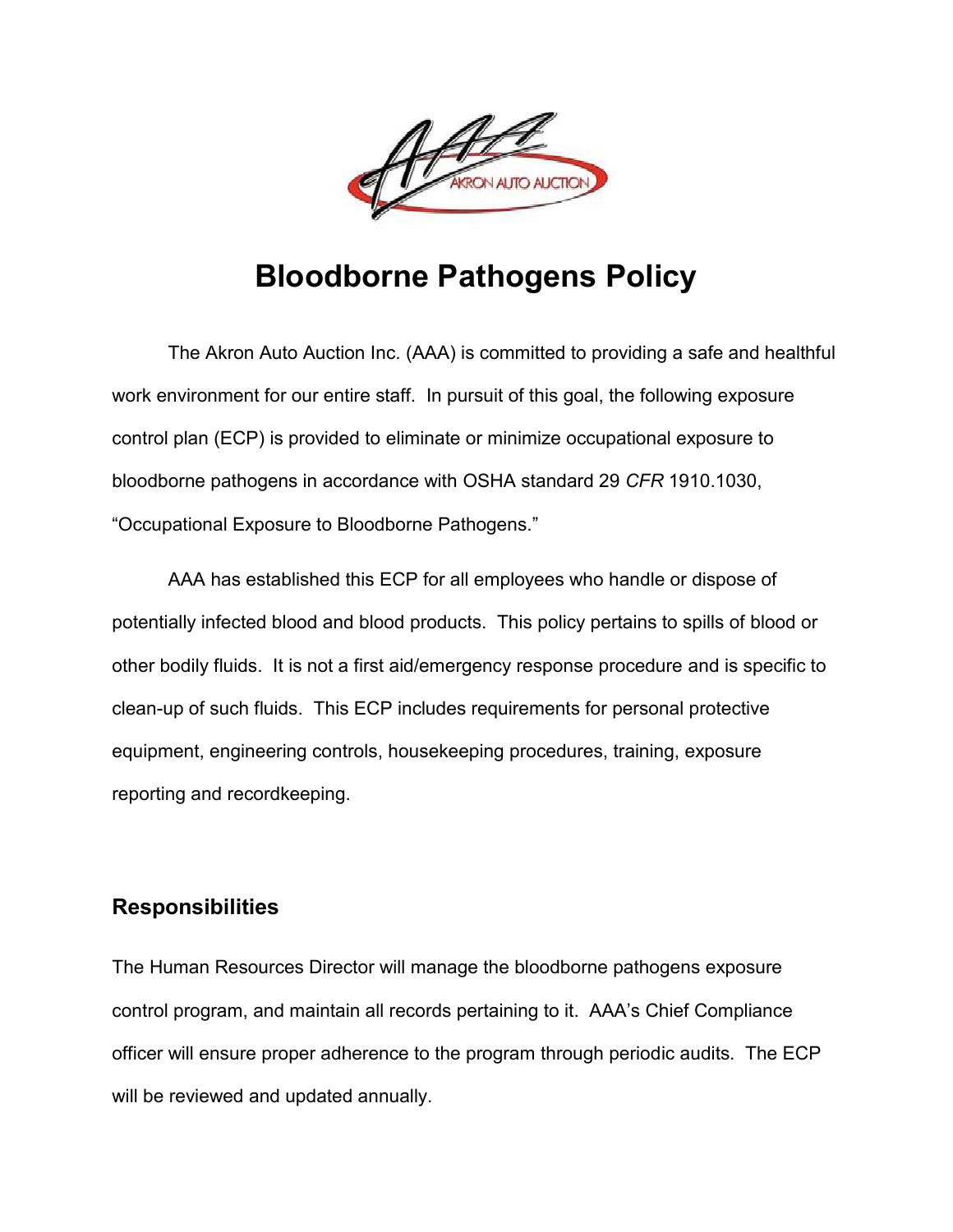# **Definitions**

**Biological Hazards**: Any viable infectious agent that presents a potential risk to human health.

**Bloodborne pathogens:** Microorganisms that can cause diseases such as human immunodeficiency virus (HIV) and Hepatitis B (HBV), which are spread through contact with infected blood or blood products.

**Medical Wastes/Infectious Wastes:** Blood, blood products, bodily fluids, any waste from human and animal tissues; tissue and cell cultures; human or animal parts removed by means of surgery or autopsy.

**Universal Precautions:** Preventing exposure to bloodborne pathogens by assuming all blood and bodily fluids to be potentially infectious and taking appropriate protective measures.

# **Training**

All employees are required to complete the Safe T. Sam program annually. This program is provided by the National Auto Auction Association and covers training in the following areas: Back Safety, Bloodborne Pathogens, Driver Safety, Emergency Evacuation Plan, HAZCOM, Heat Stress, Office Ergonomics, Personal Protective Equipment (PPE), Safety Basics, Slip/Trips/Falls, Winter Weather Safety, and Workplace Violence. This training is recorded and monitored by the Director of Human Resources.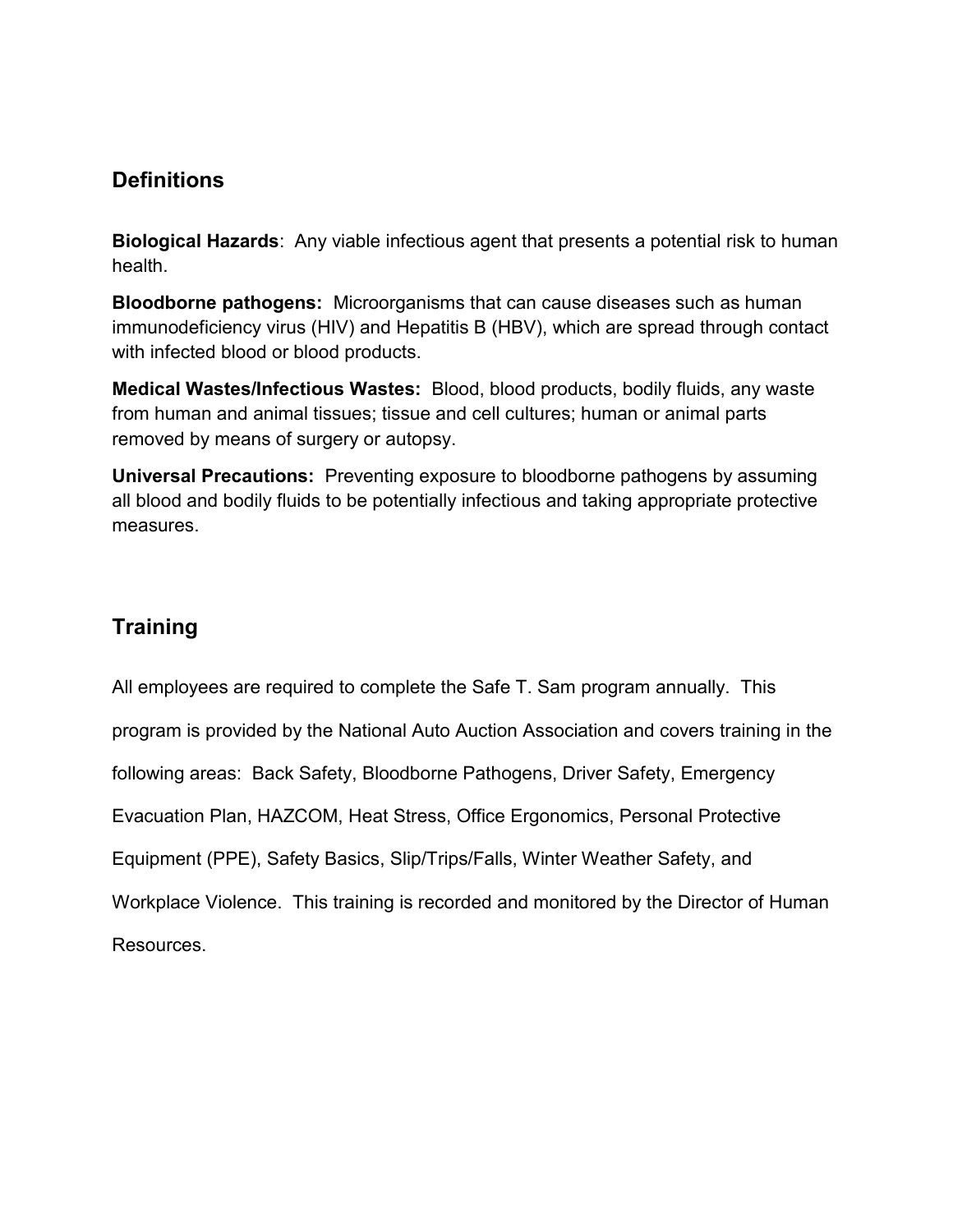#### **Procedures**

In the event of a serious injury resulting in the release of blood or bodily fluids which could contain pathogens, the injured party should be treated by a member of AAA's Emergency Response Team (ERT). Spilled bodily fluids should *not* be cleaned up without the appropriate PPE and materials specifically designated for such fluids. PPE can be located in any of our emergency response kits, first aid containers in restrooms, Human Resources office, and Reconditioning manager's office. In a case where spilled bodily fluids need cleaned up, the following process must be followed:

- 1. Advise management and the ERT
- 2. Put on protective gloves
- 3. Spread the absorbent material on the spilled bodily fluids (ex. Paper towels)
- 4. Neutralize the potential pathogens with a 10% bleach-water solution
- 5. Place all potentially contaminated materials and used gloves in a leak-proof plastic bag
- 6. Secure the bag and discard as trash
- 7. Wash hands thoroughly with hot, soapy water
- 8. Mop area with hot, soapy water

## **Reporting**

Any employee who has suffered a cut, needle stick or mucous membrane exposure to another person's bodily fluids, or who has been exposed to human blood and blood products, must report the incident immediately to their direct supervisor, who then